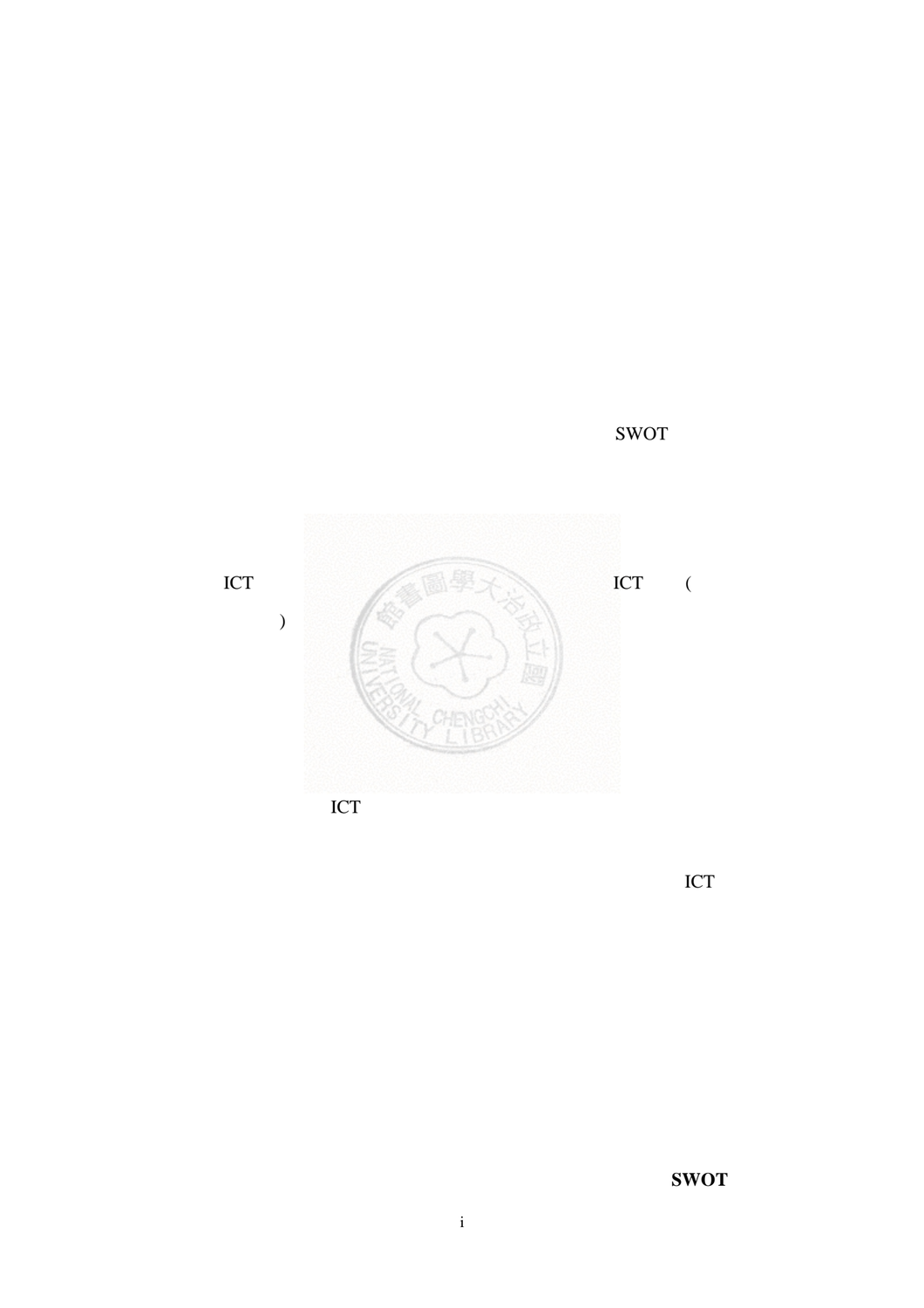## **Abstract**

Both the Governments on Taiwan and of Korea invest heavily in IT industry. Many companies in both countries also enter IT industry aggressively. The Internet Café industry, or so-called Cyber Café, which provides a new kind of IT services, develops quickly in a short time in both countries.

In the past, Taiwan companies, based on the strong capacity of Taiwan's industrial sector of hardware manufacturing had more profits than their Korean counterparts. However, since recently, there is a stark trend that emerging Korean Cyber Café houses providing on-line-game services are making more profits than their Taiwanese counterpart.

Though the Cyber-Café houses of the both fractions started about the same time of the 1990s, the status quo of both sides result very differently because of different government attitudes and policies. As a result, Cyber-Café house of both fractions have to adapt different strategies. The objective of this research is to discover the factors that affect the development of Cyber Café in Taiwan and Korea via comparative study. In order to achieve the goal, the procedures of this research are as follows:

- 1. To collect indexes and background data of the Internet Café Industry in both countries, then to apply Porter's diamond model to analyze their competitive advantages as well s employ Porter's analytical model of five forces to analyze their competitive advantages.
- 2. To conduct case studies on 2 corresponding firms with SWOT analysis to validate the aforementioned analysis.
- 3. To summarize research the competitive advantages of sides as findings of this research, and further discussions to provide the possible improvement of them.

One of the major findings is that external factors play a major role in the Internet Café Industry in both countries. From this point, this paper presents a discussion about ICT industry development in both fractions, eg. the digital content industry. As the result, I argue for that the ICT industry in Taiwan engages even in diversified sectors, but Korean, on the contrary, are starkly narrowed in few sole sectors such as on-line game software. From this viewpoint, related Korea government agencies should foresee adequate substations for on-line-game related IT sectors.

Last but not least, suggestions for the future development regarding Cyber-Café can be stated as follows:

- 1. Governments should carry out appropriate policy in-time for their own industry.
- 2. Cyber-Café houses have to find the value-adds and provide diversified innovative services on the Internet.
- 3. These enterprises should also create richer contents they can serve.
- 4. Governments and the Cyber-Café should enhance the healthy of entertainment and culture on the Cyberspace.

Keyword: Internet Café, Information Entertainment Industry, On-line game, Game software, Diamond Model, Five Forces Model, SWOT analysis.